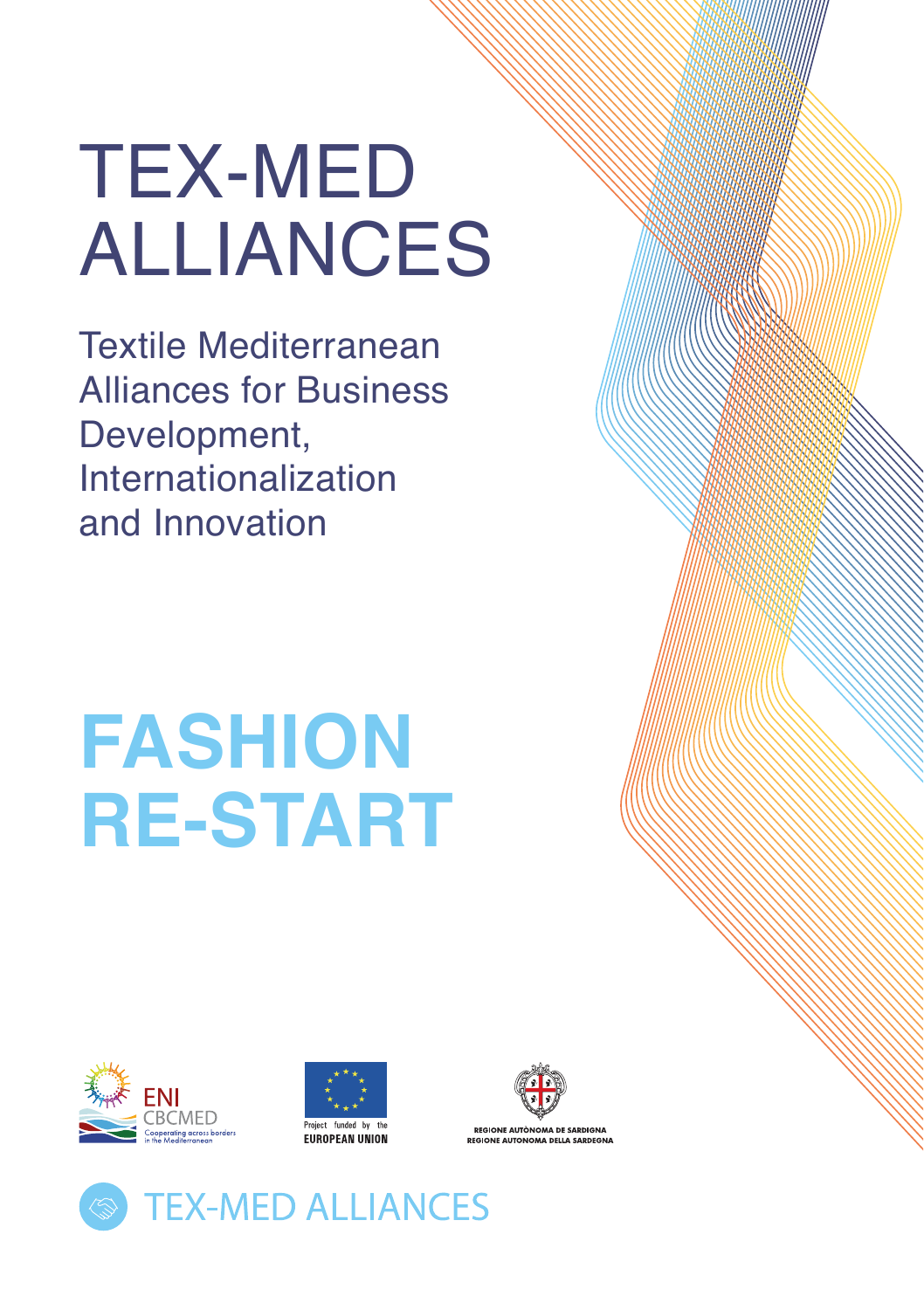**The Project TEX-MED ALLIANCES is launching four Framework Initiatives to help Mediterranean micro, small and medium enterprises (including start-ups) and other support organizations of the Textile and Clothing sector to recover after the Covid-19 emergency.** 

**The Initiatives will provide both consultancy services and financial resources for developing new business opportunities through Cross-Border Alliances among Mediterranean enterprises and other economic actors.**

**Fashion Restart Framework initiative** concerns the fashion/apparel sector. Covid-19 pandemic is forcing the restructuring of the industry the global level: large retailers are closing many outlets; on-line sales are soaring and consumers are changing their behaviour. This Initiative aims at identifying innovative business models by the development of alliances among manufacturers, designers and retailers for the development of new collections fit for the Mediterranean markets. The idea is to launch collections designed by having in mind the climate, the colours and the culture of the Mediterranean.

Fashion Restart encompasses four Specific initiatives:

- Local Regional Brands, to create alliances between small producers and small retailers, where local designers/product developers will play a catalyst role.
- Fashion Hubs Network, to provide fashion trends forecasting tools and develop specific training courses and presentations.
- Technical Textiles for Mediterranean, to promote the use of technical textile to create comfortable summer wear garments.
- New Memo, to drive the successful business models into a new shared brand characterized by top design, high comfort, natural/recycled materials and sustainable processes.

**Click here for [more info >](http://www.enicbcmed.eu/projects/tex-med-alliances)>**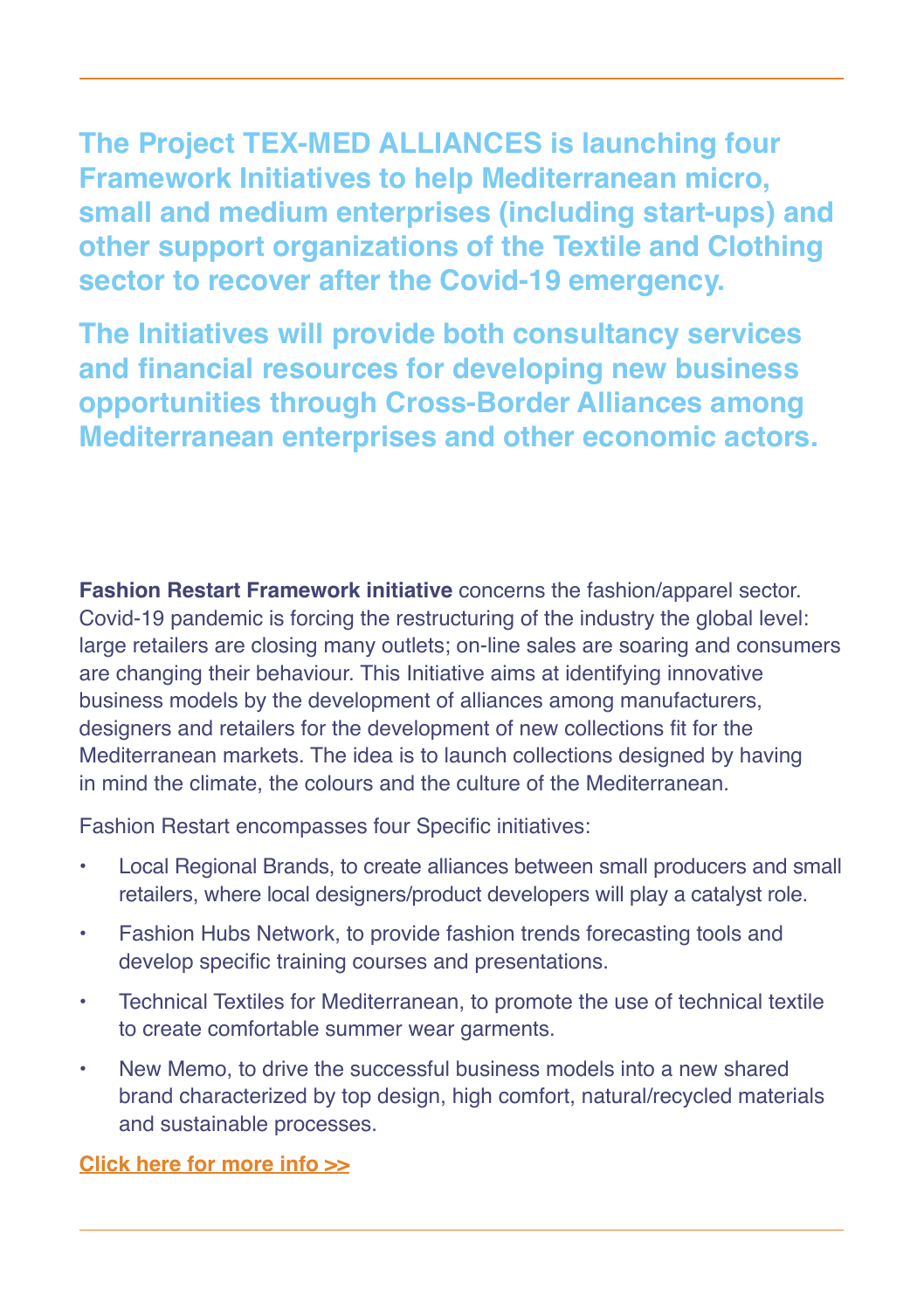## **STEPS TO FOLLOW**

Fashion Restart targets designers, clothing manufacturers and local retailers interested in taking advantage of creating new fashion hubs and test new business models in cooperation with other Mediterranean companies and with the coordination of TEX-MED ALLIANCES senior experts.

Starting from October 2020 Interested companies can express their interest in taking part to this initiative and can apply until 7th December 2020 to get financial support up to Euro 10,000 the project's contribution to selected costs.

After the selection of participants and a first provision of funds, the Initiative will be implemented from January 2021 to June 2022.

The final outcomes will be new opportunities and Mediterranean alliances for SMEs for fashion restart.

# **I AM INTERESTED, HOW CAN I BENEFIT FROM THAT?**

Enterprises and other support organizations can apply for our initiatives starting from October 2020.

Applicants shall be legally established in one of the eligible regions of the countries involved in the TEX-MED ALLIANCES Project, i.e. Spain, Italy, Greece, Tunisia, Egypt, Palestine and Jordan. **[see more here](http://www.enicbcmed.eu/about-us/cooperation-area) >>**

Interested enterprises and other support organizations are asked to sign a Memorandum of Understanding for the participation to the Initiative. Also, they can apply for a grant of up to Euro 10.000 as contribution to selected costs, such as – among others – travel costs and dyeing consumables.

The call for sub-grants was launched at the end of September 2020 and the first deadline for the submission of sub-grant applications is 7th December 2020 CET. Depending on budget availability of this call for sub-grants, additional deadlines may be on: 8th February 2021, 17:00 CET or 12th April 2021, 17:00 CET.

**Click here for the dossier of the Cal[l >>](http://www.enicbcmed.eu/tex-med-alliances-offers-financial-support-foster-internationalization-circular-economy-and)**